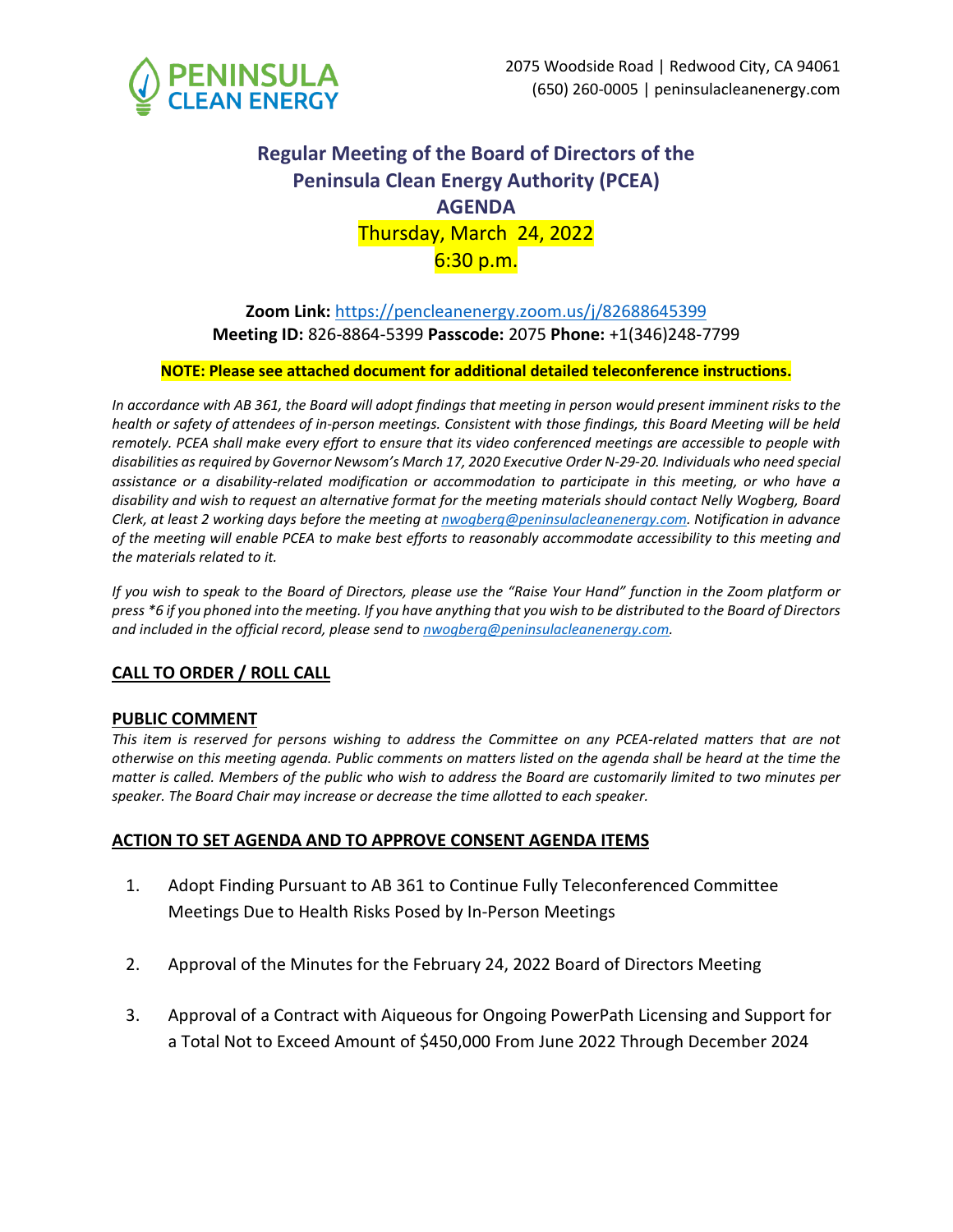4. Approval of an Amendment to the Existing Retention Agreement With the Law Firm of Braun Blaising Smith Wynne, P.C. in an Amount not to Exceed \$150,000 for a Total Not to Exceed Amount of \$450,000

# **REGULAR AGENDA**

- 5. Chair Report (Discussion)
- 6. CEO Report (Discussion)
- 7. Citizens Advisory Committee Report (Discussion)
- 8. Appointments to the Executive Committee and Audit & Finance Committee (Action)
- 9. Approve Resolution Delegating Authority to Chief Executive Officer to Execute Power Purchase and Sale Agreement for Renewable Supply with Second Imperial Geothermal Company, and any Necessary Ancillary Documents with a Power Delivery Term of 15 Years Starting at the Commercial Operation Date on or about January 1, 2023, in an Amount Not to Exceed \$275 Million (Action)
- 10. Approval of Local Government Solar and Storage Program Including \$600,000 for Technical Assistance and up to \$8 Million In Capital for System Installations to be Repaid Over 20 Years (Action)
- 11. Update on Results of the 2021 RFO for Renewable Energy + Storage (Discussion)
- 12. Board Members' Reports (Discussion)

# **INFORMATIONAL REPORTS**

- 13. Update on Marketing, Outreach Activities, and Account Services
- 14. Update on Regulatory Policy Activities
- 15. Update on Legislative Activities
- 16. Update on Community Energy Programs
- 17. Update on Energy Supply Procurement
- 18. Report on California Community Power (CCP) Joint Powers Authority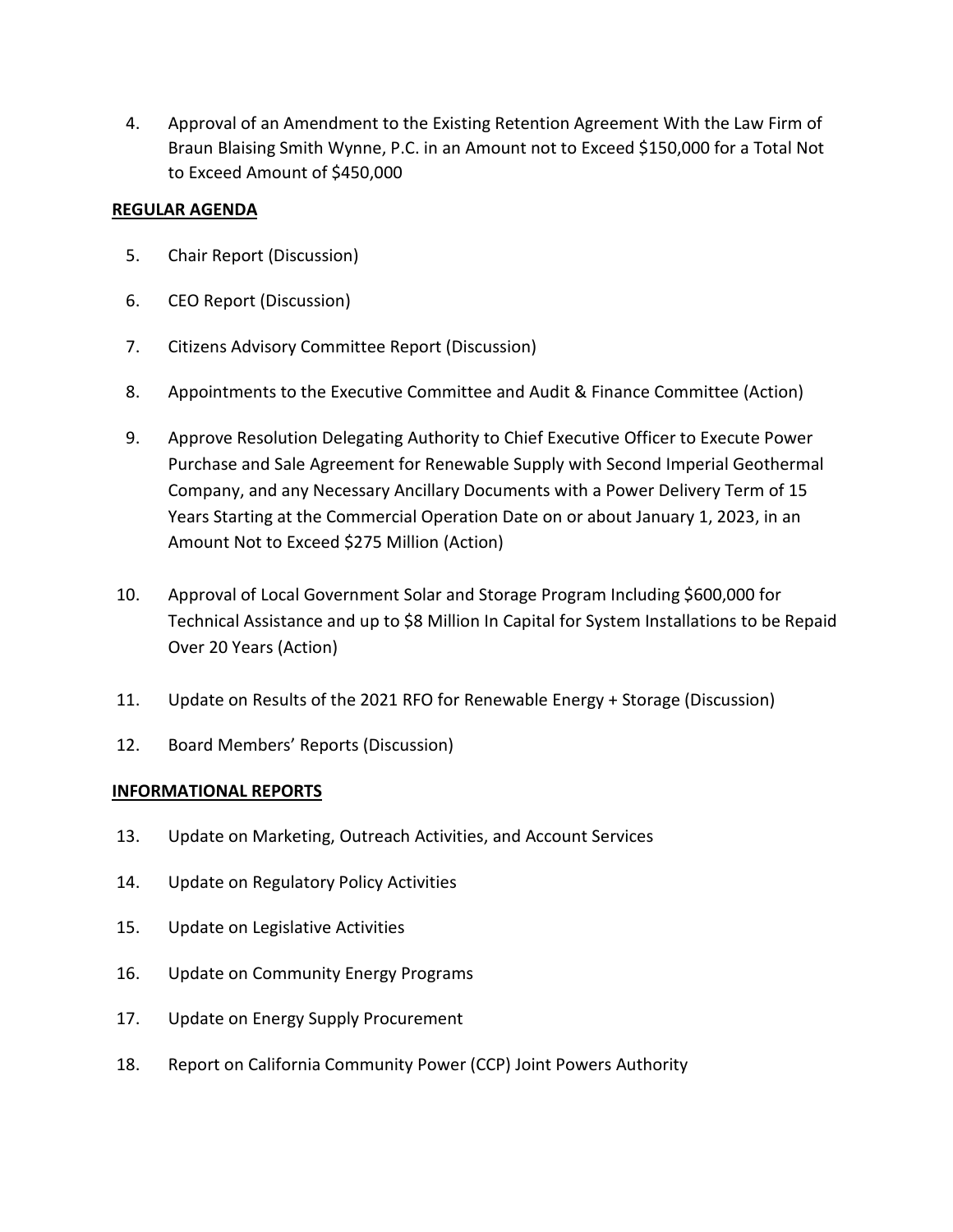# 19. Industry Acronyms and Terms

# **ADJOURNMENT**

Public records that relate to any item on the open session agenda are available for public inspection. The records are available at the Peninsula Clean Energy offices or on PCEA's Website at: [https://www.peninsulacleanenergy.com.](https://www.peninsulacleanenergy.com/)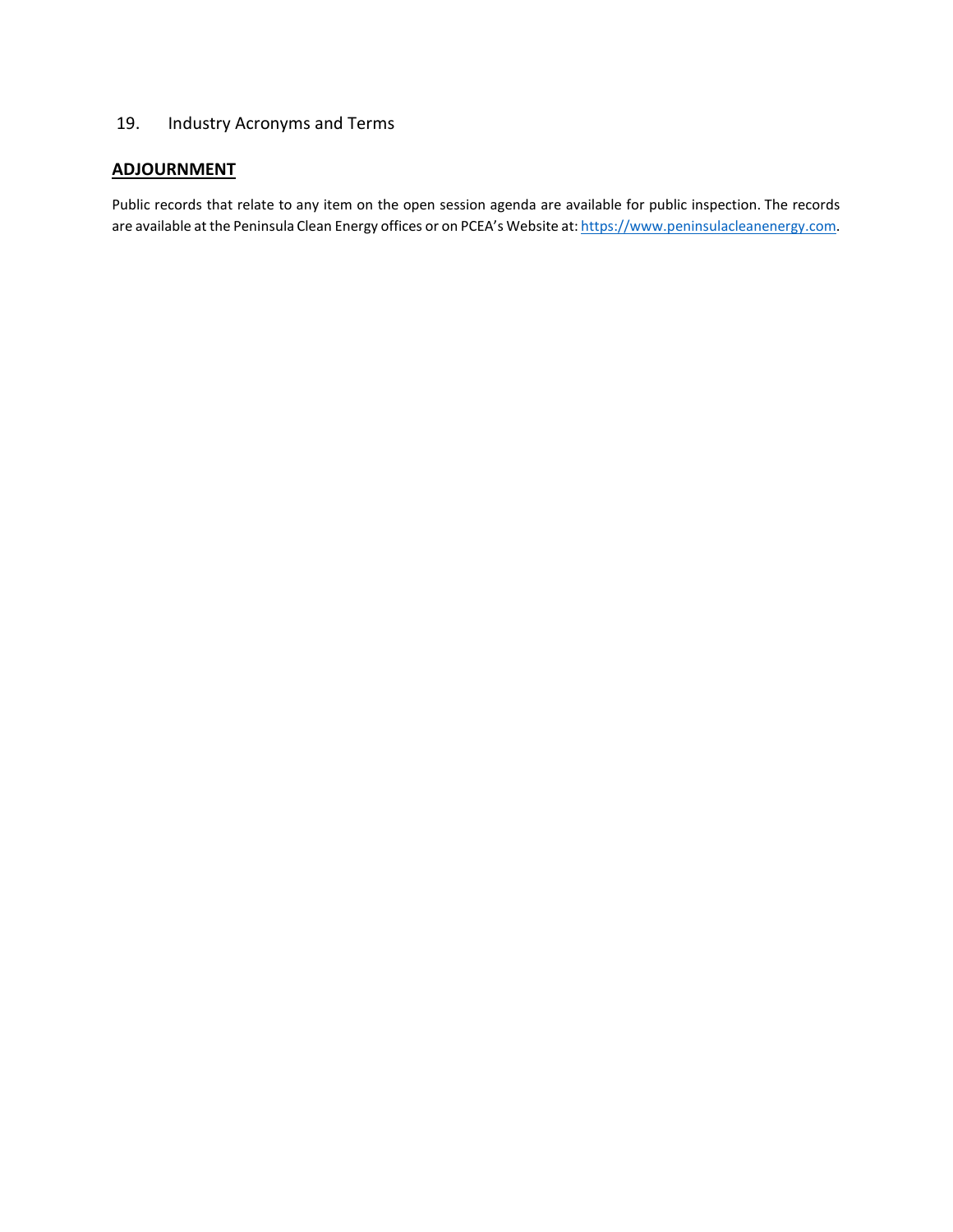# **Instructions for Joining a Zoom Meeting via Computer or Phone**

#### **Best Practices:**

- Please mute your microphone when you are not speaking to minimize audio feedback
- If possible, utilize headphones or ear buds to minimize audio feedback
- If participating via videoconference, audio quality is often better if you use the dial-in option (Option 2 below) rather than your computer audio

#### **Options for Joining**

- **A. Videoconference with Computer Audio – see Option 1 below**
- **B. Videoconference with Phone Call Audio– see Option 2 below**
- **C. Calling in via Telephone/Landline – see Option 3 below**

#### **Videoconference Options:**

**Prior to the meeting, we recommend that you install the Zoom Meetings application on your computer by clicking here** [https://zoom.us/download.](https://zoom.us/download)

**If you want full capabilities for videoconferencing (audio, video, screensharing) you must download the Zoom application.** 

**Option 1 Videoconference with Computer Audio:**

- 1. From your computer, click on the following link that is also included in the Meeting Calendar Invitation: [https://pencleanenergy.zoom.us/j/82688645399](https://pencleanenergy.zoom.us/j/82688645399?pwd=dXdnMHRFZDlDMnNSWXpPVlRmQzd3Zz09)
- 2. The Zoom application will open on its own or you will be instructed to open Zoom.
- 3. After the application opens, the pop-up screen below will appear asking you to choose ONE of the audio conference options. Click on the Computer Audio option at the top of the popup screen.



- 4. Click the blue, "Join with Computer Audio" button.
- 5. In order to enable video, click on "Start Video" in the bottom left-hand corner of the screen. This menu bar is also where you can mute/unmute your audio.